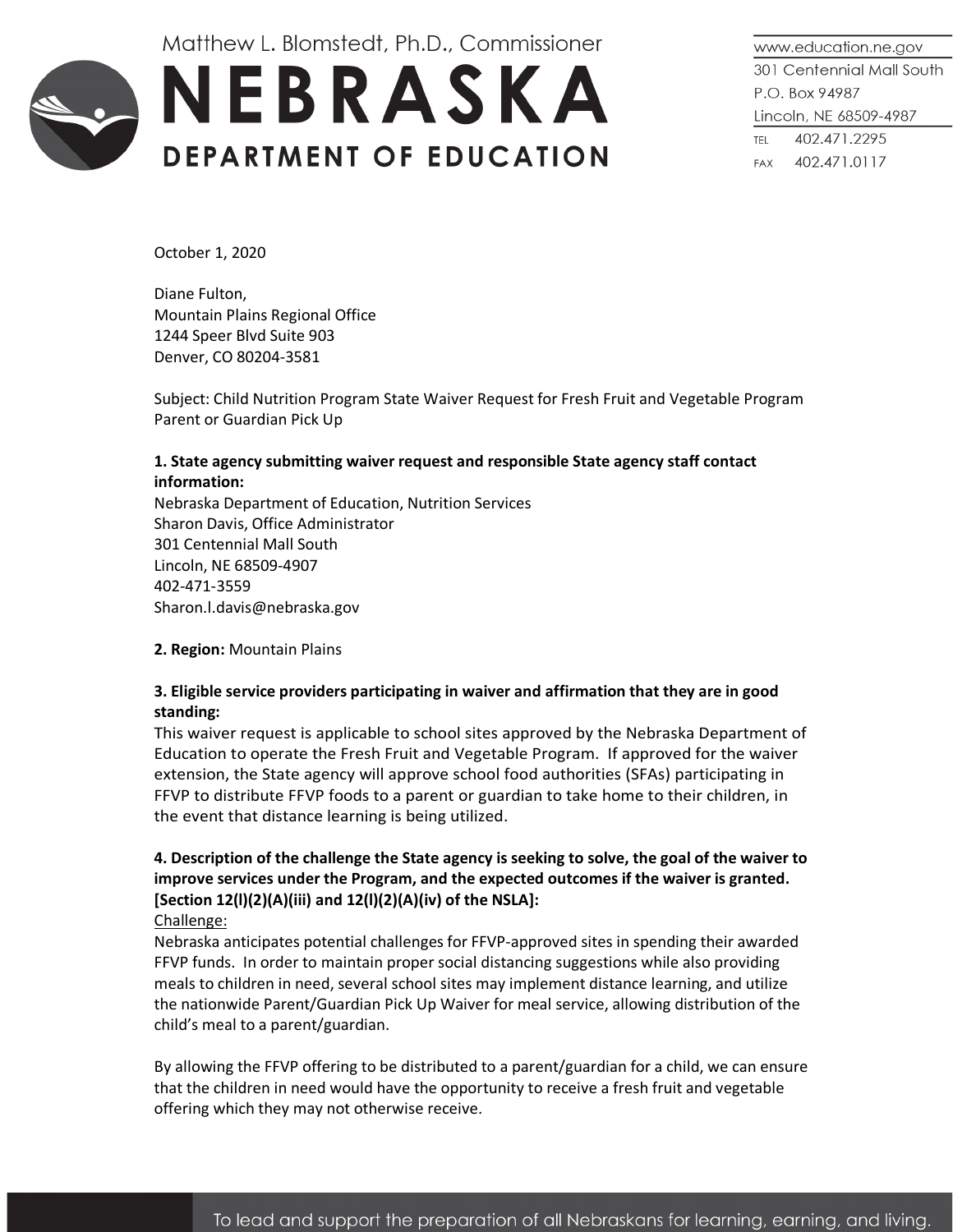#### Goal:

Approval of this request would also increase the possibility of FFVP-approved school sites to spend their grant award, rather than turning the funds back to the USDA. A waiver to allow Parent/Guardian pick up would provide an opportunity for improved program services.

#### Outcome:

Eligible elementary students would have the continued opportunity to receive fresh fruit and vegetable offerings outside of the school breakfast or lunch program meals. This extends the child's opportunity to be exposed to fresh fruit and vegetables that may not be available in their local community stores or affordable to their household. It allows children the opportunity to consume more fresh fruits and vegetables to help combat child hunger and obesity. Allowing additional locations for FFVP service would enable SFAs to adequately expend their awarded funds.

### **5. Specific Program requirements to be waived (include statutory and regulatory citations). [Section 12(l)(2)(A)(i) of the NSLA]:**

The Nebraska Department of Education requests a waiver of Regulations at Section 19(b) of the NSLA "requires schools participating in the FFVP to make fresh fruits and vegetables available "to students," and the USDA FFVP Handbook indicating the fresh fruit and vegetable offering is provided to enrolled students during the school day.

# **6. Detailed description of alternative procedures and anticipated impact on Program operations, including technology, State systems, and monitoring:**

NDE does not anticipate the waiver will impact Program operations, technology or State systems. NDE staff will continue to review and approve FFVP invoices and administrative costs prior to claim reimbursement. SFAs electing to utilize the waiver will be asked to explain their procedures for ensuring produce items used for the FFVP will be kept separate from meal costs.

### **7. Description of any steps the State has taken to address regulatory barriers at the State level. [Section 12(l)(2)(A)(ii) of the NSLA]:**

There are currently no State level regulatory barriers related to this specific issue.

### **8. Anticipated challenges State or eligible service providers may face with the waiver implementation:**

Our agency does not anticipate that the establishment of this statewide waiver will pose any additional challenges at the state or sponsor level. Alternatively, we anticipate this waiver will reduce challenges faced by schools and communities that are would potentially experience unanticipated school closures due to COVID-19.

# **9. Description of how the waiver will not increase the overall cost of the Program to the Federal Government. If there are anticipated increases, confirm that the costs will be paid from non-Federal funds. [Section 12(l)(1)(A)(iii) of the NSLA]:**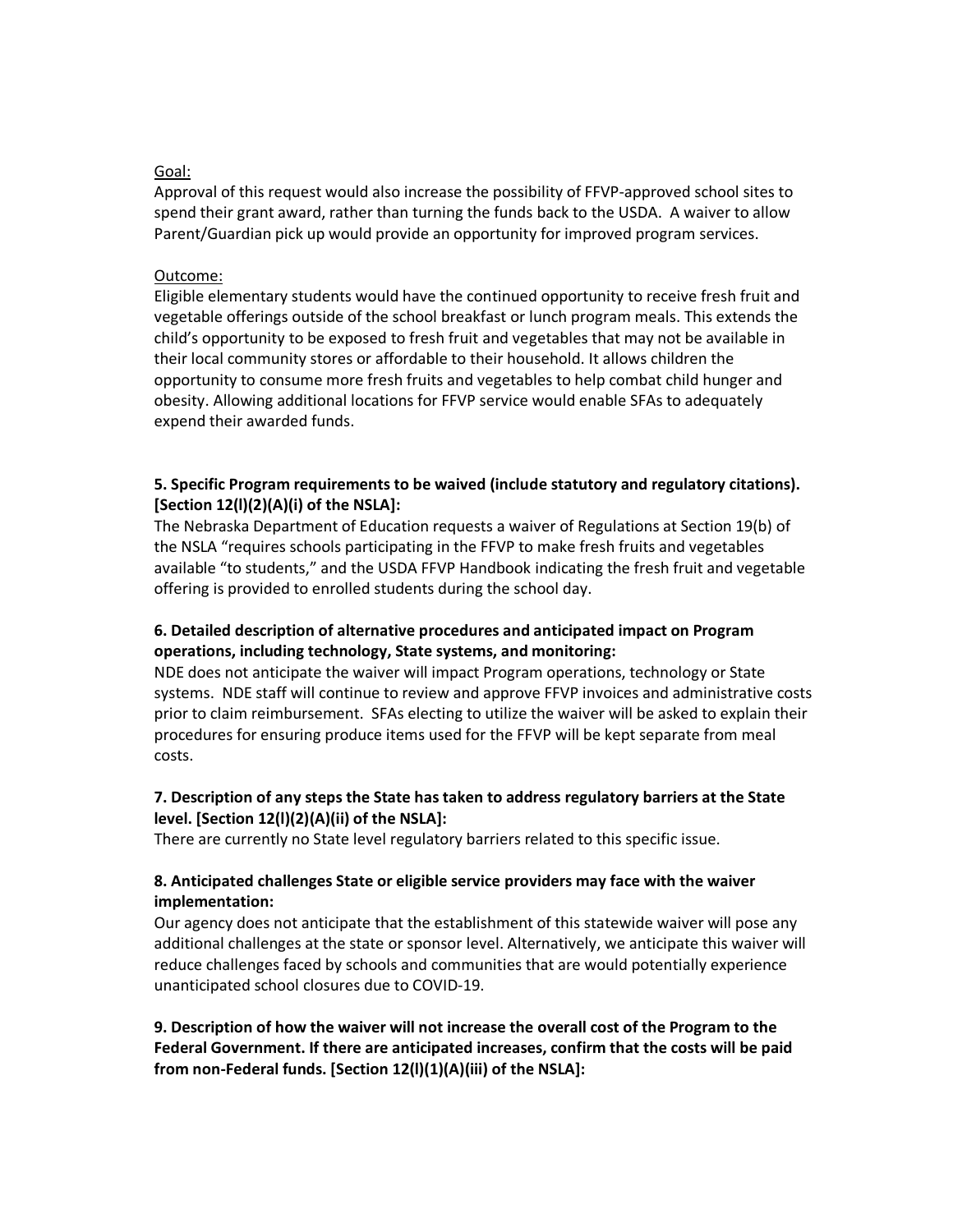The establishment of this statewide waiver will not increase the overall cost of the Program to the Federal Government since these programs will be operating in areas where schools are normally operating and being reimbursed for program meals.

### **10. Anticipated waiver implementation date and time period:**

The anticipated waiver implementation start date is September 1, 2020 and is to remain in effect through June 30, 2021.

### **11. Proposed monitoring and review procedures:**

If approved, the Nebraska Department of Education will review and verify site-based claims for allowable costs, monitoring of awards, and communication of best practices for program success.

### **12. Proposed reporting requirements (include type of data and due date(s) to FNS):**

The State Agency will report to FNS regional office the usage and benefit to utilizing the approved waiver by June 30, 2021.

# **13. Link to or a copy of the public notice informing the public about the proposed waiver [Section 12(l)(1)(A)(ii) of the NSLA]:**

<https://www.education.ne.gov/ns/> located under "Fresh Fruit & Vegetable Program" heading

#### **14. Signature and title of requesting official:**

Sharon L. Davis  $\overline{\phantom{a}}$ 

\_\_\_\_\_\_\_\_\_\_\_\_\_\_\_\_\_\_\_\_\_\_\_\_\_\_\_\_\_\_\_\_\_\_\_\_\_\_\_\_\_\_\_\_\_\_\_\_\_\_\_

Sharon L. Davis Administrator Nutrition Services Nebraska Department of Education 402-471-3559 Sharon.l.davis@nebraska.gov

### **TO BE COMPLETED BY FNS REGIONAL OFFICE:**

*FNS Regional Offices are requested to ensure the questions have been adequately addressed by the State agency and formulate an opinion and justification for a response to the waiver request based on their knowledge, experience and work with the State.*

\_\_\_\_\_\_\_\_\_\_\_\_\_\_\_\_\_\_\_\_\_\_\_\_\_\_\_\_\_\_\_\_\_\_\_\_\_\_\_\_\_\_\_\_\_\_\_\_\_\_\_\_\_\_\_\_\_\_\_\_\_\_\_\_\_\_\_\_\_\_\_\_\_\_\_\_\_

### **Date request was received at Regional Office:**

Date Received:

\_\_\_\_\_\_\_\_\_\_\_\_\_

 $\Box$  Check this box to confirm that the State agency has provided public notice in accordance with Section 12(I)(1)(A)(ii) of the NSLA